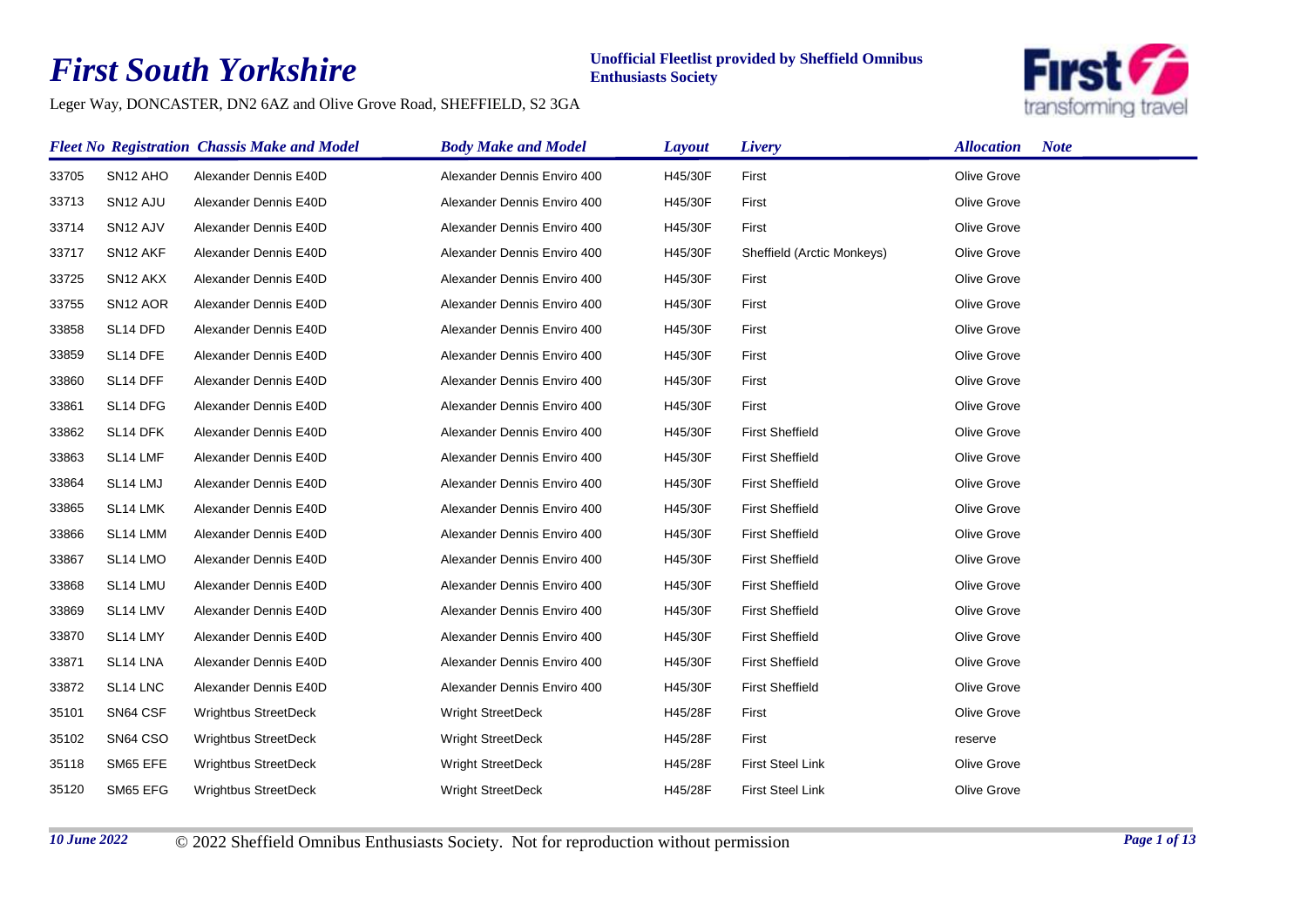|       |                                   | <b>Fleet No Registration Chassis Make and Model</b> | <b>Body Make and Model</b> | <b>Layout</b> | Livery                      | <b>Allocation</b> | <b>Note</b>          |
|-------|-----------------------------------|-----------------------------------------------------|----------------------------|---------------|-----------------------------|-------------------|----------------------|
| 35121 | SM65 EFH                          | <b>Wrightbus StreetDeck</b>                         | <b>Wright StreetDeck</b>   | H45/28F       | <b>First Steel Link</b>     | Olive Grove       |                      |
| 35122 | SM65 EFJ                          | Wrightbus StreetDeck                                | <b>Wright StreetDeck</b>   | H45/28F       | <b>First Steel Link</b>     | Olive Grove       |                      |
| 35123 | SM65 EFK                          | <b>Wrightbus StreetDeck</b>                         | <b>Wright StreetDeck</b>   | H45/28F       | <b>First Steel Link</b>     | Olive Grove       |                      |
| 35125 | SM65 EFN                          | <b>Wrightbus StreetDeck</b>                         | <b>Wright StreetDeck</b>   | H45/28F       | First Steel Link (X1)       | Olive Grove       |                      |
| 35126 | SM65 GFV                          | <b>Wrightbus StreetDeck</b>                         | <b>Wright StreetDeck</b>   | H45/28F       | Sheffield (route 20)        | Olive Grove       |                      |
| 35127 | SM65 GFX                          | <b>Wrightbus StreetDeck</b>                         | Wright StreetDeck          | H45/28F       | First Steel Link (X1)       | Olive Grove       |                      |
| 35128 | SM65 GFY                          | <b>Wrightbus StreetDeck</b>                         | <b>Wright StreetDeck</b>   | H45/28F       | Sheffield (route 20)        | Olive Grove       |                      |
| 35129 | SM65 GFZ                          | <b>Wrightbus StreetDeck</b>                         | <b>Wright StreetDeck</b>   | H45/28F       | First Steel Link (X1)       | Olive Grove       |                      |
| 35132 | SM65 GGF                          | <b>Wrightbus StreetDeck</b>                         | Wright StreetDeck          | H45/28F       | First Steel Link (X1)       | Olive Grove       |                      |
| 35133 | SM65 LMV                          | Wrightbus StreetDeck                                | <b>Wright StreetDeck</b>   | H45/28F       | First Steel Link (X1)       | Olive Grove       |                      |
| 35134 | SM65 LMX                          | <b>Wrightbus StreetDeck</b>                         | <b>Wright StreetDeck</b>   | H45/28F       | First Steel Link (X1)       | Olive Grove       |                      |
| 35135 | SM65 LMY                          | <b>Wrightbus StreetDeck</b>                         | <b>Wright StreetDeck</b>   | H45/28F       | First Steel Link (X1)       | Olive Grove       |                      |
| 35136 | SM65 LNA                          | <b>Wrightbus StreetDeck</b>                         | <b>Wright StreetDeck</b>   | H45/28F       | First Steel Link (X1)       | Olive Grove       |                      |
| 35138 | SM65 LND                          | <b>Wrightbus StreetDeck</b>                         | <b>Wright StreetDeck</b>   | H45/28F       | First Steel Link (X1)       | Olive Grove       |                      |
| 35309 | SN <sub>18</sub> XYF              | <b>Wrightbus StreetDeck</b>                         | <b>Wright StreetDeck</b>   | H45/28F       | First (Buses for Sheffield) | Olive Grove       |                      |
| 35310 | SN <sub>18</sub> XYG              | Wrightbus StreetDeck                                | Wright StreetDeck          | H45/28F       | First                       | Olive Grove       |                      |
| 35311 | SN <sub>18</sub> XYH              | <b>Wrightbus StreetDeck</b>                         | <b>Wright StreetDeck</b>   | H45/28F       | First (Buses for Sheffield) | Olive Grove       |                      |
| 35312 | SN <sub>18</sub> XYJ              | <b>Wrightbus StreetDeck</b>                         | <b>Wright StreetDeck</b>   | H45/28F       | First (Buses for Sheffield) | Olive Grove       |                      |
| 35313 | SN <sub>18</sub> XYK              | <b>Wrightbus StreetDeck</b>                         | <b>Wright StreetDeck</b>   | H45/28F       | First (Buses for Sheffield) | Olive Grove       |                      |
| 35314 | SN <sub>18</sub> XYL              | Wrightbus StreetDeck                                | Wright StreetDeck          | H45/28F       | First (Buses for Sheffield) | Olive Grove       |                      |
| 35315 | SN <sub>18</sub> XYM              | <b>Wrightbus StreetDeck</b>                         | <b>Wright StreetDeck</b>   | H45/28F       | First (Buses for Sheffield) | Olive Grove       |                      |
| 35316 | SN <sub>18</sub> XYO              | <b>Wrightbus StreetDeck</b>                         | Wright StreetDeck          | H45/28F       | First (Buses for Sheffield) | Olive Grove       |                      |
| 35317 | SN <sub>18</sub> XYP              | <b>Wrightbus StreetDeck</b>                         | <b>Wright StreetDeck</b>   | H45/28F       | First (Buses for Sheffield) | Olive Grove       |                      |
| 35318 | SN <sub>18</sub> X <sub>Y</sub> R | <b>Wrightbus StreetDeck</b>                         | Wright StreetDeck          | H45/28F       | First (Buses for Sheffield) | Olive Grove       |                      |
| 35319 | SN <sub>18</sub> XYS              | <b>Wrightbus StreetDeck</b>                         | <b>Wright StreetDeck</b>   | H45/28F       | First (Buses for Sheffield) | Olive Grove       | named 'Steve Rooney' |
| 35320 | SN <sub>18</sub> XYT              | <b>Wrightbus StreetDeck</b>                         | <b>Wright StreetDeck</b>   | H45/28F       | First (Buses for Sheffield) | Olive Grove       |                      |
| 35321 | SN <sub>18</sub> XYU              | <b>Wrightbus StreetDeck</b>                         | <b>Wright StreetDeck</b>   | H45/28F       | First (Buses for Sheffield) | Olive Grove       |                      |
| 36203 | BN12 WOD                          | Volvo B9TL-5800                                     | Wright Eclipse Gemini II   | H45/27F       | First                       | Olive Grove       |                      |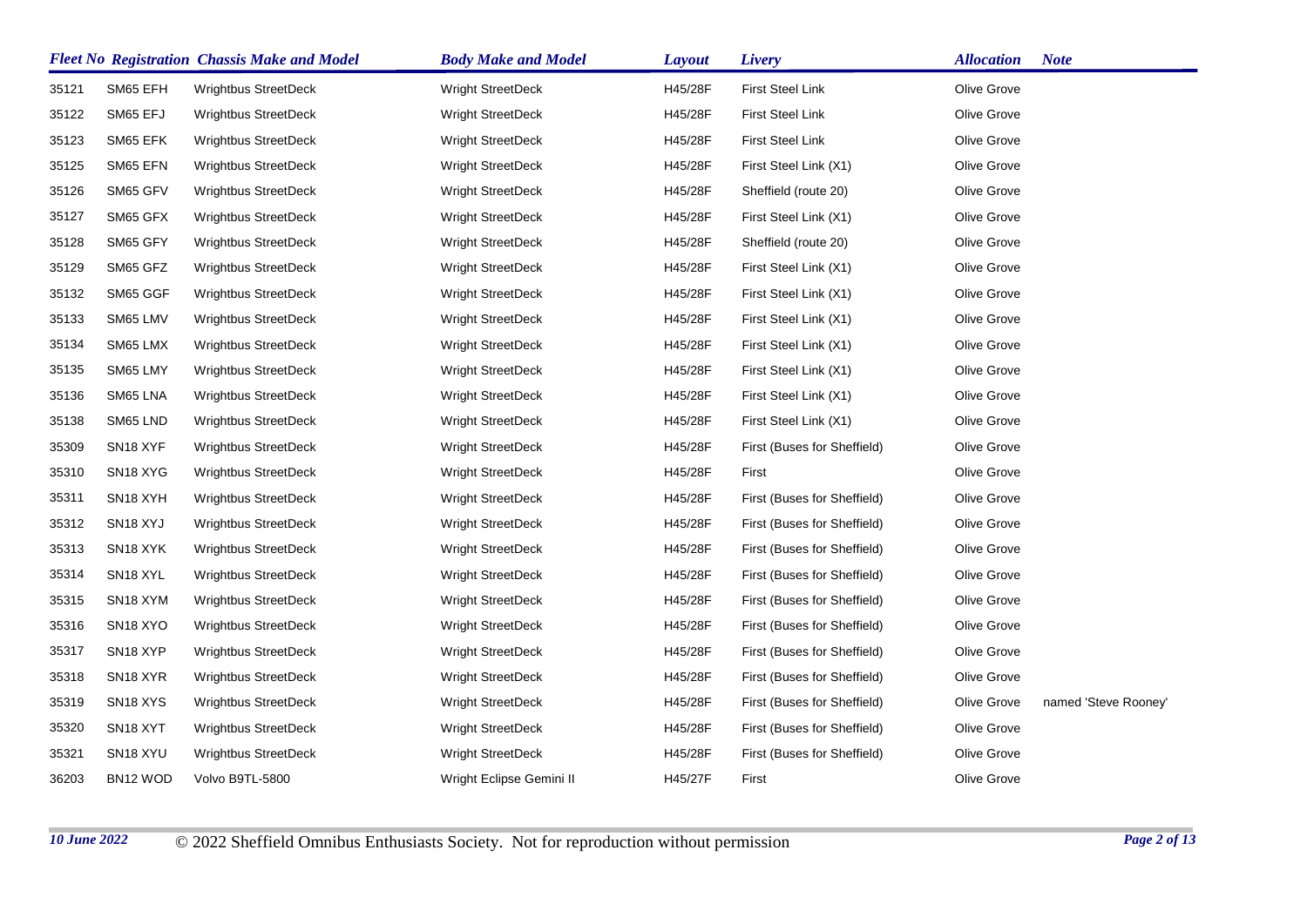|       |                 | <b>Fleet No Registration Chassis Make and Model</b> | <b>Body Make and Model</b> | <b>Layout</b> | Livery                | <b>Allocation</b> | <b>Note</b> |
|-------|-----------------|-----------------------------------------------------|----------------------------|---------------|-----------------------|-------------------|-------------|
| 36204 | BN12 WOH        | Volvo B9TL-5800                                     | Wright Eclipse Gemini II   | H45/27F       | First                 | Olive Grove       |             |
| 36221 | BJ12 VXE        | Volvo B9TL-5800                                     | Wright Eclipse Gemini II   | H45/27F       | Doncaster's Red Buses | Doncaster         |             |
| 36222 | BD12 SZY        | Volvo B9TL-5800                                     | Wright Eclipse Gemini II   | H45/27F       | Doncaster's Red Buses | Doncaster         |             |
| 36223 | BD12 SZZ        | Volvo B9TL-5800                                     | Wright Eclipse Gemini II   | H45/27F       | Doncaster's Red Buses | Doncaster         |             |
| 36224 | <b>BD12 TAU</b> | Volvo B9TL-5800                                     | Wright Eclipse Gemini II   | H45/27F       | Doncaster's Red Buses | Doncaster         |             |
| 36225 | BD12 TAV        | Volvo B9TL-5800                                     | Wright Eclipse Gemini II   | H45/27F       | Doncaster's Red Buses | Doncaster         |             |
| 36226 | BD12 TBO        | Volvo B9TL-5800                                     | Wright Eclipse Gemini II   | H45/27F       | Doncaster's Red Buses | Doncaster         |             |
| 36227 | BD12 TBU        | Volvo B9TL-5800                                     | Wright Eclipse Gemini II   | H45/27F       | Doncaster's Red Buses | Doncaster         |             |
| 36235 | BD12 TCX        | Volvo B9TL-5800                                     | Wright Eclipse Gemini II   | H45/27F       | Doncaster's Red Buses | Doncaster         |             |
| 36236 | BN12 WOR        | Volvo B9TL-5800                                     | Wright Eclipse Gemini II   | H45/27F       | Doncaster's Red Buses | Doncaster         |             |
| 36237 | BN12 WOU        | Volvo B9TL-5800                                     | Wright Eclipse Gemini II   | H45/27F       | Doncaster's Red Buses | Doncaster         |             |
| 36238 | BN12 WOV        | Volvo B9TL-5800                                     | Wright Eclipse Gemini II   | H45/27F       | Doncaster's Red Buses | Doncaster         |             |
| 36239 | BN12 WOX        | Volvo B9TL-5800                                     | Wright Eclipse Gemini II   | H45/27F       | Doncaster's Red Buses | Doncaster         |             |
| 36240 | BN12 WOY        | Volvo B9TL-5800                                     | Wright Eclipse Gemini II   | H45/27F       | Doncaster's Red Buses | Doncaster         |             |
| 36243 | BN12 WPE        | Volvo B9TL-5800                                     | Wright Eclipse Gemini II   | H45/27F       | Sheffield             | Olive Grove       |             |
| 36244 | BN12 WPF        | Volvo B9TL-5800                                     | Wright Eclipse Gemini II   | H45/27F       | Sheffield             | Olive Grove       |             |
| 36245 | BN12 WPJ        | Volvo B9TL-5800                                     | Wright Eclipse Gemini II   | H45/27F       | Sheffield             | Olive Grove       |             |
| 36246 | BJ12 VNR        | Volvo B9TL-5800                                     | Wright Eclipse Gemini II   | H45/27F       | First                 | Olive Grove       |             |
| 36247 | BJ12 VNS        | Volvo B9TL-5800                                     | Wright Eclipse Gemini II   | H45/27F       | First                 | Olive Grove       |             |
| 36248 | BG12 UKM        | Volvo B9TL-5800                                     | Wright Eclipse Gemini II   | H45/27F       | First                 | Olive Grove       |             |
| 36249 | BF12 KWU        | Volvo B9TL-5800                                     | Wright Eclipse Gemini II   | H45/27F       | First                 | Olive Grove       |             |
| 36250 | BG12 YJF        | Volvo B9TL-5800                                     | Wright Eclipse Gemini II   | H45/27F       | First                 | Olive Grove       |             |
| 36251 | BG12 YJH        | Volvo B9TL-5800                                     | Wright Eclipse Gemini II   | H45/27F       | Doncaster's Red Buses | Doncaster         |             |
| 36252 | BG12 YJJ        | Volvo B9TL-5800                                     | Wright Eclipse Gemini II   | H45/27F       | First                 | Doncaster         |             |
| 36253 | BG12 YJK        | Volvo B9TL-5800                                     | Wright Eclipse Gemini II   | H45/27F       | First                 | Doncaster         |             |
| 36254 | BG12 YJL        | Volvo B9TL-5800                                     | Wright Eclipse Gemini II   | H45/27F       | Doncaster's Red Buses | Doncaster         |             |
| 36255 | BG12 YJM        | Volvo B9TL-5800                                     | Wright Eclipse Gemini II   | H45/27F       | First                 | Doncaster         |             |
| 36256 | BG12 YJN        | Volvo B9TL-5800                                     | Wright Eclipse Gemini II   | H45/27F       | First                 | Olive Grove       |             |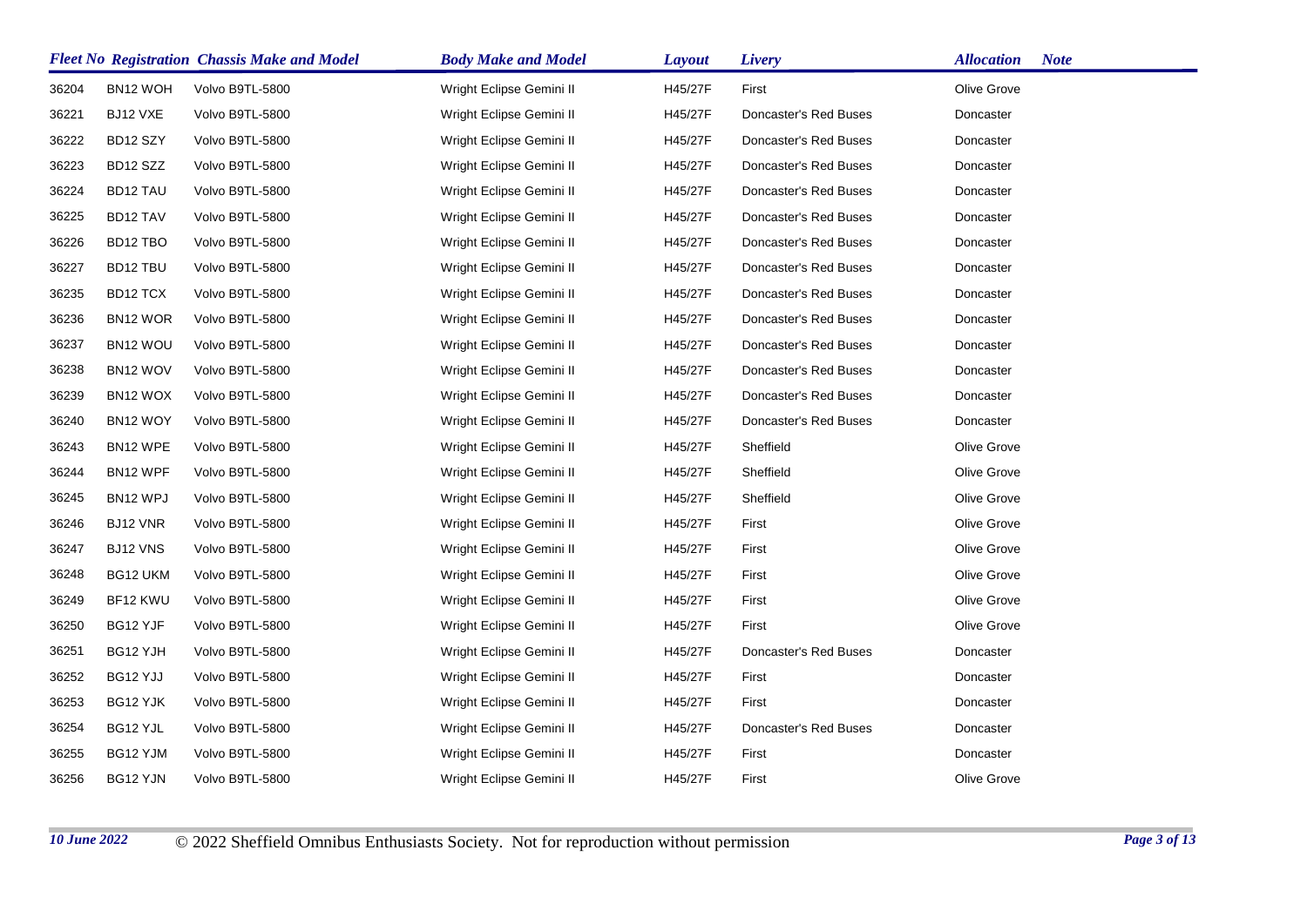|       |                      | <b>Fleet No Registration Chassis Make and Model</b> | <b>Body Make and Model</b> | <b>Layout</b> | Livery                    | <b>Allocation</b> | <b>Note</b>            |
|-------|----------------------|-----------------------------------------------------|----------------------------|---------------|---------------------------|-------------------|------------------------|
| 36257 | BG12 YJO             | Volvo B9TL-5800                                     | Wright Eclipse Gemini II   | H45/27F       | First                     | Olive Grove       |                        |
| 36258 | BG12 YJP             | Volvo B9TL-5800                                     | Wright Eclipse Gemini II   | H45/27F       | First                     | Olive Grove       |                        |
| 36259 | BG12 YJR             | Volvo B9TL-5800                                     | Wright Eclipse Gemini II   | H43/27F       | mainline X78              | Doncaster         |                        |
| 36260 | BG12 YJS             | Volvo B9TL-5800                                     | Wright Eclipse Gemini II   | H43/27F       | yellow/red                | Doncaster         |                        |
| 36261 | BG12 YJT             | Volvo B9TL-5800                                     | Wright Eclipse Gemini II   | H43/27F       | yellow/red                | Doncaster         |                        |
| 36262 | BG12 YJU             | Volvo B9TL-5800                                     | Wright Eclipse Gemini II   | H43/27F       | yellow/red                | Doncaster         |                        |
| 36263 | BG12 YJV             | Volvo B9TL-5800                                     | Wright Eclipse Gemini II   | H43/27F       | yellow/red                | Doncaster         |                        |
| 36264 | BG12 YJW             | Volvo B9TL-5800                                     | Wright Eclipse Gemini II   | H43/27F       | yellow/red                | Doncaster         |                        |
| 36273 | BG12 YKF             | Volvo B9TL-5800                                     | Wright Eclipse Gemini II   | H43/27F       | yellow/red                | Doncaster         |                        |
| 36274 | BD12 TDV             | Volvo B9TL-5800                                     | Wright Eclipse Gemini II   | H43/27F       | yellow/red                | Doncaster         |                        |
| 36275 | BD <sub>12</sub> TCO | Volvo B9TL-5800                                     | Wright Eclipse Gemini II   | H45/27F       | Sheffield (snooker balls) | Olive Grove       | named 'Giles Fearnley' |
| 36276 | BD12 TCK             | Volvo B9TL-5800                                     | Wright Eclipse Gemini II   | H43/27F       | yellow/red                | Doncaster         |                        |
| 36277 | BD12 TDO             | Volvo B9TL-5800                                     | Wright Eclipse Gemini II   | H43/27F       | yellow/red                | Doncaster         |                        |
| 36278 | BD12 TCZ             | Volvo B9TL-5800                                     | Wright Eclipse Gemini II   | H43/27F       | yellow/red                | Doncaster         |                        |
| 37103 | YK07 AYA             | Volvo B9TL-5800                                     | Wright Eclipse Gemini      | H45/29F       | Doncaster's Red Buses     | Doncaster         |                        |
| 37104 | YK07 AYB             | Volvo B9TL-5800                                     | Wright Eclipse Gemini      | H45/29F       | <b>First Doncaster</b>    | Doncaster         |                        |
| 37105 | YK07 AYC             | Volvo B9TL-5800                                     | Wright Eclipse Gemini      | H45/29F       | <b>First Doncaster</b>    | Doncaster         |                        |
| 37107 | YK07 AYE             | Volvo B9TL-5800                                     | Wright Eclipse Gemini      | H45/29F       | <b>First Doncaster</b>    | Doncaster         |                        |
| 37108 | YK07 AYF             | Volvo B9TL-5800                                     | Wright Eclipse Gemini      | H45/29F       | Doncaster's Red Buses     | Doncaster         |                        |
| 37109 | YK07 AYG             | Volvo B9TL-5800                                     | Wright Eclipse Gemini      | H45/29F       | Doncaster's Red Buses     | Doncaster         |                        |
| 37110 | YK07 AYH             | Volvo B9TL-5800                                     | Wright Eclipse Gemini      | H45/29F       | Doncaster's Red Buses     | Doncaster         |                        |
| 37111 | YK07 AYJ             | Volvo B9TL-5800                                     | Wright Eclipse Gemini      | H45/29F       | Doncaster's Red Buses     | Doncaster         |                        |
| 37112 | YK07 AYL             | Volvo B9TL-5800                                     | Wright Eclipse Gemini      | H45/29F       | Doncaster's Red Buses     | Doncaster         |                        |
| 37113 | YK07 AYM             | Volvo B9TL-5800                                     | Wright Eclipse Gemini      | H45/29F       | Doncaster's Red Buses     | Doncaster         |                        |
| 37114 | YK07 AYN             | Volvo B9TL-5800                                     | Wright Eclipse Gemini      | H45/29F       | First                     | Olive Grove       |                        |
| 37115 | YK07 AYO             | Volvo B9TL-5800                                     | Wright Eclipse Gemini      | H45/29F       | First                     | Olive Grove       |                        |
| 37116 | YK07 AYP             | Volvo B9TL-5800                                     | Wright Eclipse Gemini      | H45/29F       | First                     | Olive Grove       |                        |
| 37117 | YK07 AYS             | Volvo B9TL-5800                                     | Wright Eclipse Gemini      | H45/29F       | First                     | Olive Grove       |                        |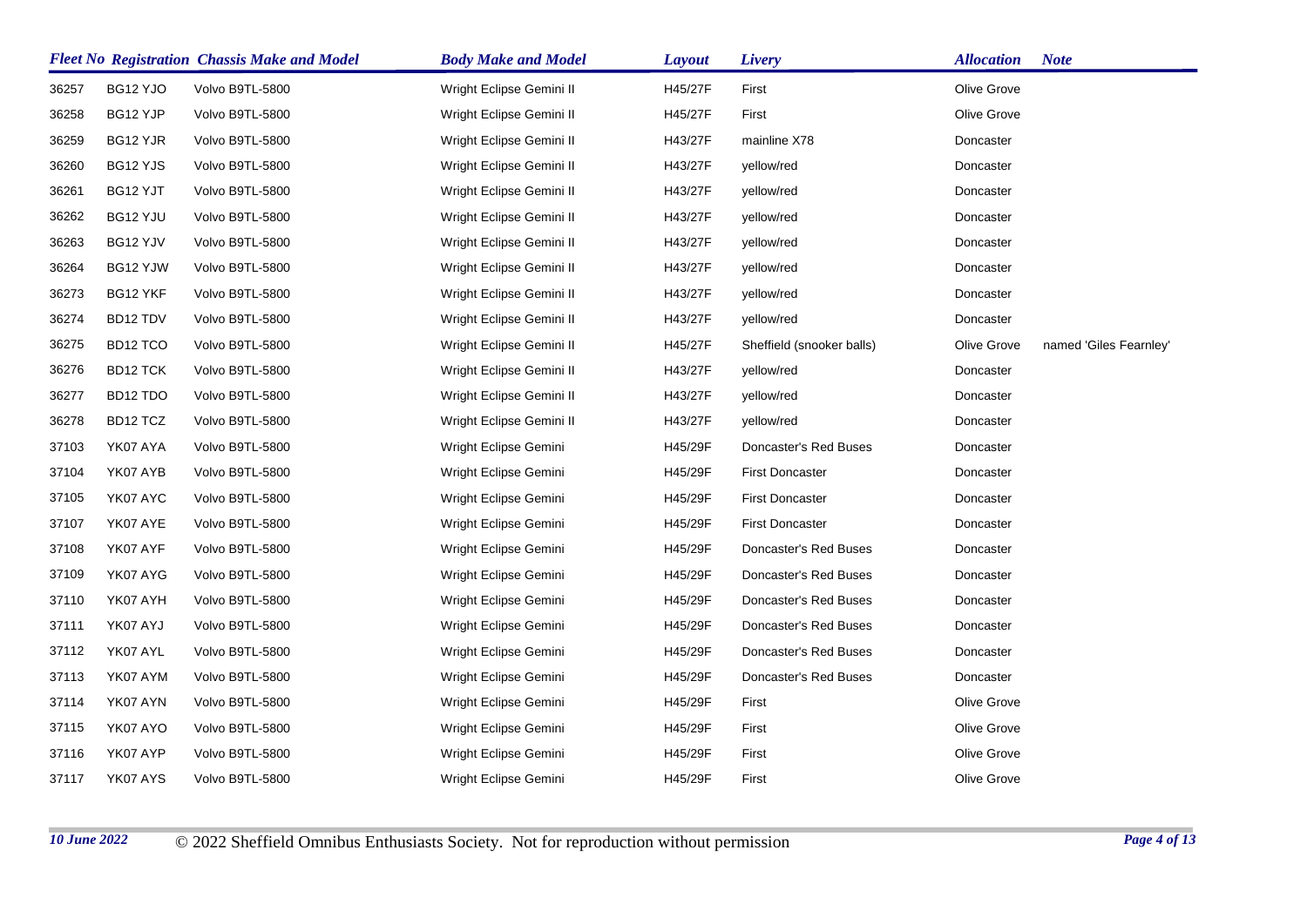|       | <b>Fleet No Registration Chassis Make and Model</b> |                 | <b>Body Make and Model</b> | <b>Layout</b> | Livery                     | <b>Allocation</b> | <b>Note</b>         |
|-------|-----------------------------------------------------|-----------------|----------------------------|---------------|----------------------------|-------------------|---------------------|
| 37118 | YK07 AYT                                            | Volvo B9TL-5800 | Wright Eclipse Gemini      | H45/29F       | First                      | Olive Grove       |                     |
| 37119 | YK07 AYU                                            | Volvo B9TL-5800 | Wright Eclipse Gemini      | H45/29F       | First                      | Olive Grove       |                     |
| 37120 | YK07 AYV                                            | Volvo B9TL-5800 | Wright Eclipse Gemini      | H45/29F       | <b>First Sheffield</b>     | Olive Grove       |                     |
| 37121 | YK07 AYW                                            | Volvo B9TL-5800 | Wright Eclipse Gemini      | H45/29F       | <b>First Sheffield</b>     | Olive Grove       |                     |
| 37122 | YK07 AYX                                            | Volvo B9TL-5800 | Wright Eclipse Gemini      | H45/29F       | <b>First Sheffield</b>     | Olive Grove       |                     |
| 37228 | YN57 RJU                                            | Volvo B9TL-5800 | Wright Eclipse Gemini      | H45/29F       | First                      | Olive Grove       |                     |
| 37229 | 3910 WE                                             | Volvo B9TL-5800 | Wright Eclipse Gemini      | H45/29F       | Sheffield Transport        | Olive Grove       | ex YN08 LCJ         |
| 37230 | YN08 LCK                                            | Volvo B9TL-5800 | Wright Eclipse Gemini      | H45/29F       | Doncaster Corporation      | Doncaster         | named 'Phil Wilson' |
| 37231 | YN08 LCL                                            | Volvo B9TL-5800 | Wright Eclipse Gemini      | H45/29F       | Rotherham Corporation      | Doncaster         | named 'Peter Drury' |
| 37232 | YN57 RJZ                                            | Volvo B9TL-5800 | Wright Eclipse Gemini      | H45/29F       | Doncaster's Red Buses      | Doncaster         |                     |
| 37233 | YN57 RKA                                            | Volvo B9TL-5800 | Wright Eclipse Gemini      | H45/29F       | Doncaster's Red Buses      | Doncaster         |                     |
| 37234 | YN08 LCM                                            | Volvo B9TL-5800 | Wright Eclipse Gemini      | H45/29F       | Doncaster's Red Buses      | Doncaster         |                     |
| 37235 | YN08 LCO                                            | Volvo B9TL-5800 | Wright Eclipse Gemini      | H45/29F       | Doncaster's Red Buses      | Doncaster         |                     |
| 37236 | YN57 RKJ                                            | Volvo B9TL-5800 | Wright Eclipse Gemini      | H45/29F       | Doncaster's Red Buses      | Doncaster         |                     |
| 37237 | YN08 LCP                                            | Volvo B9TL-5800 | Wright Eclipse Gemini      | H45/29F       | Doncaster's Red Buses      | Doncaster         |                     |
| 37257 | YN07 MKX                                            | Volvo B9TL-5800 | Wright Eclipse Gemini      | H45/29F       | First                      | Olive Grove       |                     |
| 37259 | YN07 MLE                                            | Volvo B9TL-5800 | Wright Eclipse Gemini      | H45/29F       | First                      | Olive Grove       |                     |
| 37261 | YN07 MLJ                                            | Volvo B9TL-5800 | Wright Eclipse Gemini      | H45/29F       | First                      | Olive Grove       |                     |
| 37262 | YN07 MLK                                            | Volvo B9TL-5800 | Wright Eclipse Gemini      | H45/29F       | First                      | Doncaster         |                     |
| 37263 | YN07 MLL                                            | Volvo B9TL-5800 | Wright Eclipse Gemini      | H45/29F       | First                      | Olive Grove       |                     |
| 37264 | YN07 MLO                                            | Volvo B9TL-5800 | Wright Eclipse Gemini      | H45/29F       | First                      | Olive Grove       |                     |
| 37265 | YN07 MLU                                            | Volvo B9TL-5800 | Wright Eclipse Gemini      | H45/29F       | First                      | Olive Grove       |                     |
| 37351 | WX57 HLN                                            | Volvo B9TL-5800 | Wright Eclipse Gemini      | H45/29F       | First                      | Doncaster         |                     |
| 37384 | MX58 DWP                                            | Volvo B9TL-5800 | Wright Eclipse Gemini      | H45/29F       | First                      | Doncaster         |                     |
| 37472 | YN08 NLL                                            | Volvo B9TL-5800 | Wright Eclipse Gemini      | H45/29F       | Sheffield (snooker balls)  | Olive Grove       |                     |
| 37473 | YN08 NLM                                            | Volvo B9TL-5800 | Wright Eclipse Gemini      | H45/29F       | Sheffield (Thank You NHS)  | Olive Grove       |                     |
| 37474 | YN08 NLO                                            | Volvo B9TL-5800 | Wright Eclipse Gemini      | H45/29F       | Sheffield (Arctic Monkeys) | Olive Grove       |                     |
| 37475 | YN08 NLP                                            | Volvo B9TL-5800 | Wright Eclipse Gemini      | H45/29F       | Sheffield (snooker balls)  | Olive Grove       |                     |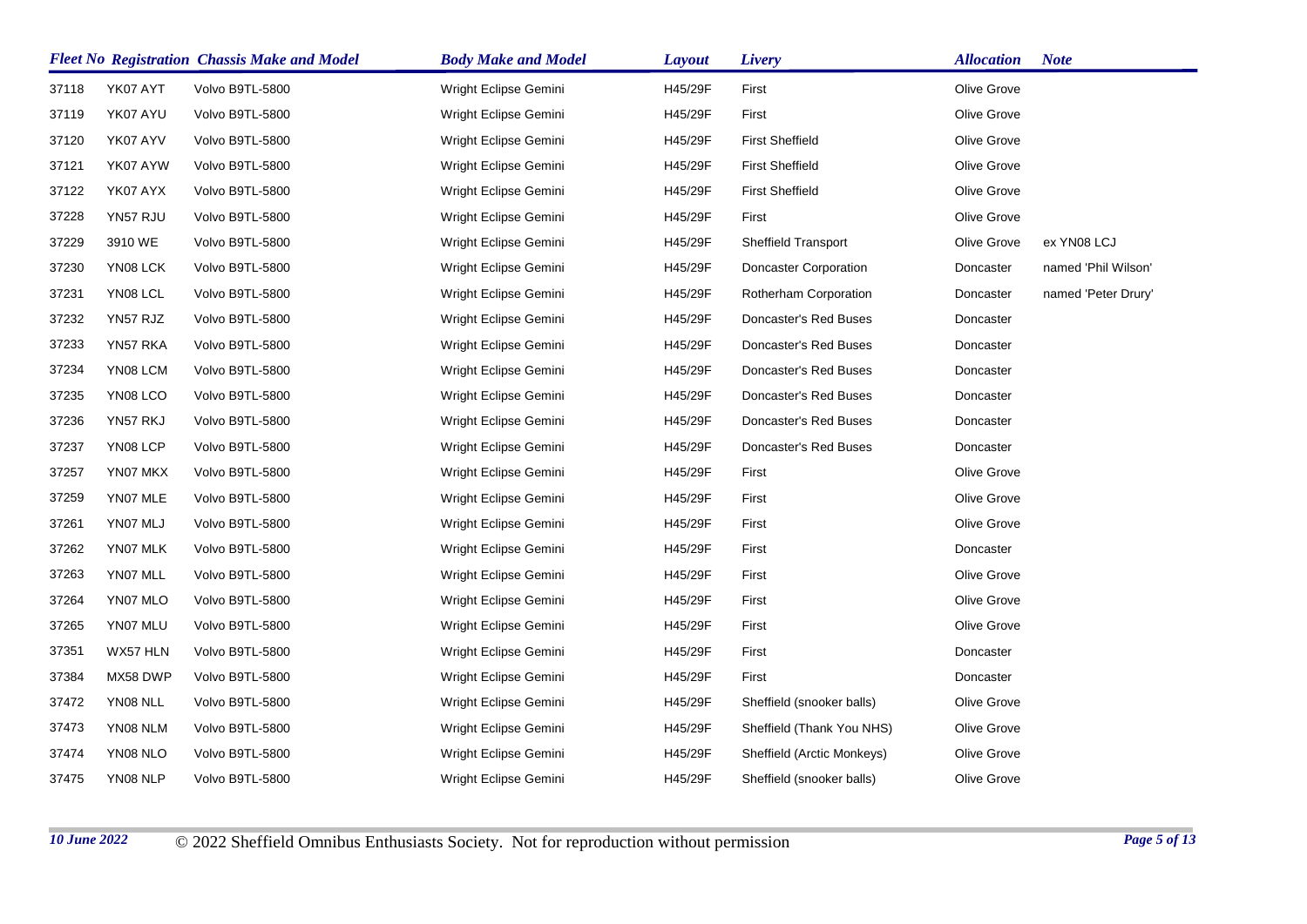|       | <b>Fleet No Registration Chassis Make and Model</b> |                 | <b>Body Make and Model</b> | <b>Layout</b> | Livery                         | <b>Allocation</b> | <b>Note</b>            |
|-------|-----------------------------------------------------|-----------------|----------------------------|---------------|--------------------------------|-------------------|------------------------|
| 37476 | YN08 NLR                                            | Volvo B9TL-5800 | Wright Eclipse Gemini      | H45/29F       | Sheffield (Henderson's Relish) | Olive Grove       |                        |
| 37477 | YN08 NLT                                            | Volvo B9TL-5800 | Wright Eclipse Gemini      | H45/29F       | Sheffield (Henderson's Relish) | Olive Grove       |                        |
| 37478 | YN08 NLU                                            | Volvo B9TL-5800 | Wright Eclipse Gemini      | H45/29F       | Sheffield (Henderson's Relish) | Olive Grove       |                        |
| 37479 | YN08 NLV                                            | Volvo B9TL-5800 | Wright Eclipse Gemini      | H45/29F       | Sheffield (Henderson's Relish) | Olive Grove       |                        |
| 37480 | YN08 NLX                                            | Volvo B9TL-5800 | Wright Eclipse Gemini      | H45/29F       | Sheffield (Arctic Monkeys)     | Olive Grove       |                        |
| 37481 | YN08 NLY                                            | Volvo B9TL-5800 | Wright Eclipse Gemini      | H45/29F       | Sheffield (Full Monty)         | Olive Grove       | named 'Tony Greenwood' |
| 37482 | YN08 NLZ                                            | Volvo B9TL-5800 | Wright Eclipse Gemini      | H45/29F       | Sheffield (Full Monty)         | Olive Grove       |                        |
| 37483 | YN08 NMA                                            | Volvo B9TL-5800 | Wright Eclipse Gemini      | H45/29F       | Sheffield (Women of Steel)     | Olive Grove       |                        |
| 37484 | YN08 NME                                            | Volvo B9TL-5800 | Wright Eclipse Gemini      | H45/29F       | Sheffield (Full Monty)         | Olive Grove       |                        |
| 37485 | YN08 NMF                                            | Volvo B9TL-5800 | Wright Eclipse Gemini      | H45/29F       | Sheffield (Women of Steel)     | Olive Grove       |                        |
| 37486 | YN08 NMJ                                            | Volvo B9TL-5800 | Wright Eclipse Gemini      | H45/29F       | Sheffield (Women of Steel)     | Olive Grove       |                        |
| 37487 | YN08 NMK                                            | Volvo B9TL-5800 | Wright Eclipse Gemini      | H45/29F       | Sheffield (Arctic Monkeys)     | Olive Grove       |                        |
| 37488 | YN08 NMM                                            | Volvo B9TL-5800 | Wright Eclipse Gemini      | H45/29F       | Sheffield (Women of Steel)     | Olive Grove       |                        |
| 37489 | YN08 NMU                                            | Volvo B9TL-5800 | Wright Eclipse Gemini      | H45/29F       | Sheffield (Botanical Gardens)  | Olive Grove       |                        |
| 37490 | YN08 NMV                                            | Volvo B9TL-5800 | Wright Eclipse Gemini      | H45/29F       | Sheffield (Botanical Gardens)  | Olive Grove       |                        |
| 37491 | YN08 NMX                                            | Volvo B9TL-5800 | Wright Eclipse Gemini      | H45/29F       | Sheffield (Botanical Gardens)  | Olive Grove       |                        |
| 37492 | YN08 NMY                                            | Volvo B9TL-5800 | Wright Eclipse Gemini      | H45/29F       | Sheffield (Botanical Gardens)  | Olive Grove       |                        |
| 37493 | YN08 PLF                                            | Volvo B9TL-5800 | Wright Eclipse Gemini      | H45/29F       | Sheffield (Liquorice Allsorts) | Olive Grove       |                        |
| 37494 | YN58 ERX                                            | Volvo B9TL-5800 | Wright Eclipse Gemini      | H45/29F       | Sheffield's Peak Link          | Olive Grove       | named 'Bradwell Bob'   |
| 37495 | YN08 PLO                                            | Volvo B9TL-5800 | Wright Eclipse Gemini      | H45/29F       | Sheffield (Liquorice Allsorts) | Olive Grove       |                        |
| 37496 | YN08 PLU                                            | Volvo B9TL-5800 | Wright Eclipse Gemini      | H45/29F       | Sheffield (Liquorice Allsorts) | Olive Grove       |                        |
| 37497 | YN58 ERY                                            | Volvo B9TL-5800 | Wright Eclipse Gemini      | H45/29F       | Sheffield (Liquorice Allsorts) | Olive Grove       |                        |
| 37498 | YN08 PLX                                            | Volvo B9TL-5800 | Wright Eclipse Gemini      | H45/29F       | Sheffield (Botanical Gardens)  | Olive Grove       |                        |
| 37499 | YN08 PLZ                                            | Volvo B9TL-5800 | Wright Eclipse Gemini      | H45/29F       | Sheffield (Botanical Gardens)  | Olive Grove       |                        |
| 37509 | YN58 ERZ                                            | Volvo B9TL-5800 | Wright Eclipse Gemini      | H45/29F       | Sheffield (Parks)              | Olive Grove       |                        |
| 37510 | YN58 ESF                                            | Volvo B9TL-5800 | Wright Eclipse Gemini      | H45/29F       | Sheffield (Parks)              | Olive Grove       |                        |
| 37511 | YN58 ESG                                            | Volvo B9TL-5800 | Wright Eclipse Gemini      | H45/29F       | Sheffield (Parks)              | Olive Grove       |                        |
| 37512 | <b>YN58 ESO</b>                                     | Volvo B9TL-5800 | Wright Eclipse Gemini      | H45/29F       | Sheffield (Parks)              | Olive Grove       |                        |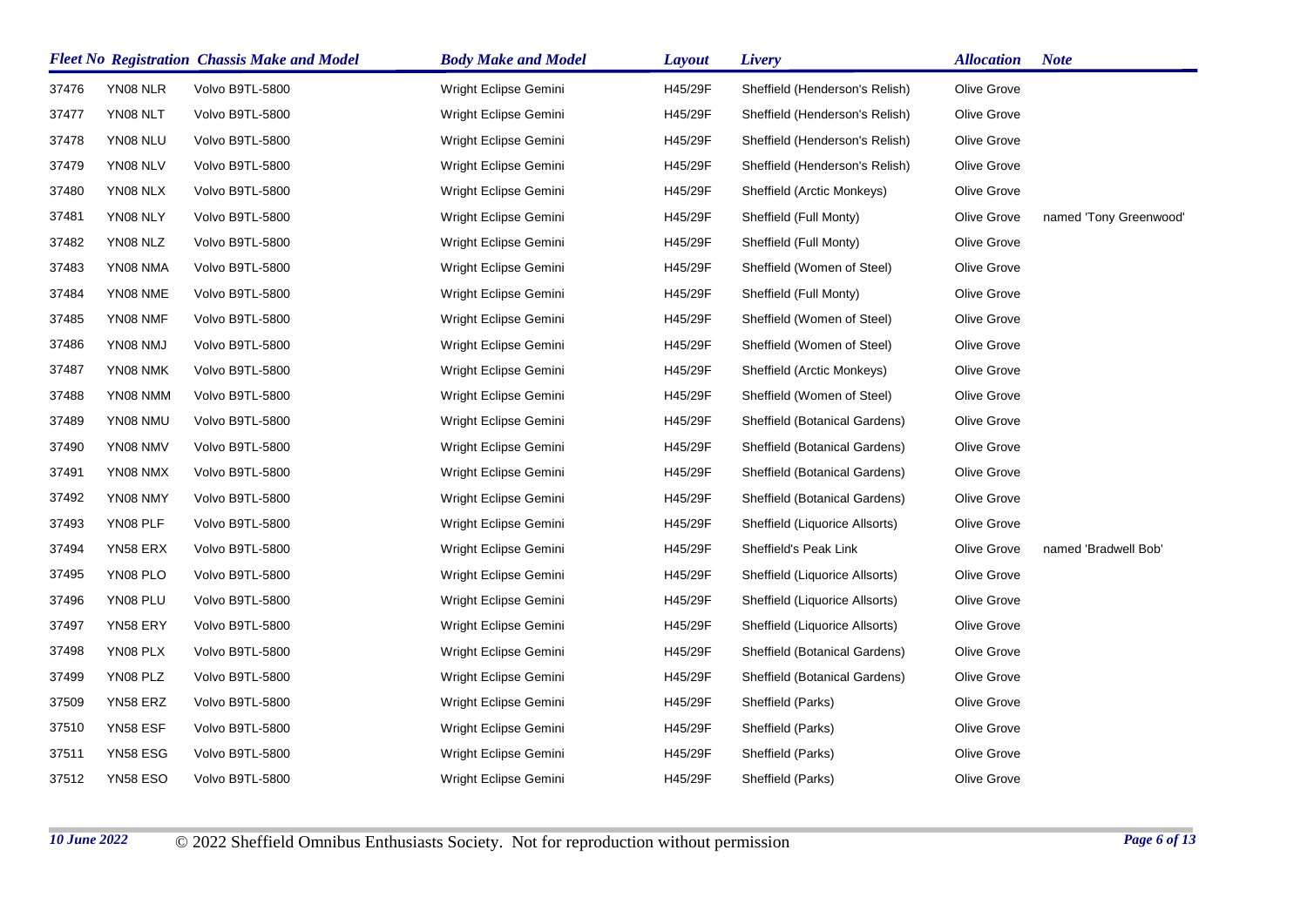|       |                                  | <b>Fleet No Registration Chassis Make and Model</b> | <b>Body Make and Model</b>  | <b>Layout</b>     | Livery                         | <b>Allocation</b> | <b>Note</b>                                  |
|-------|----------------------------------|-----------------------------------------------------|-----------------------------|-------------------|--------------------------------|-------------------|----------------------------------------------|
| 37513 | YN58 ESU                         | Volvo B9TL-5800                                     | Wright Eclipse Gemini       | H45/29F           | Sheffield (Parks)              | Olive Grove       |                                              |
| 37514 | YN58 ESV                         | Volvo B9TL-5800                                     | Wright Eclipse Gemini       | H45/29F           | Sheffield (Liquorice Allsorts) | Olive Grove       |                                              |
| 37515 | YN58 ESY                         | Volvo B9TL-5800                                     | Wright Eclipse Gemini       | H45/29F           | Sheffield (Botanical Gardens)  | Olive Grove       |                                              |
| 37516 | YN58 ETA                         | Volvo B9TL-5800                                     | Wright Eclipse Gemini       | H45/29F           | Sheffield (Parks)              | Olive Grove       |                                              |
| 37517 | YN58 ETD                         | Volvo B9TL-5800                                     | Wright Eclipse Gemini       | H45/29F           | Sheffield (Arctic Monkeys)     | Olive Grove       |                                              |
| 37518 | YN58 ETE                         | Volvo B9TL-5800                                     | Wright Eclipse Gemini       | H45/29F           | Sheffield (Arctic Monkeys)     | Olive Grove       |                                              |
| 37519 | YN58 ETF                         | Volvo B9TL-5800                                     | Wright Eclipse Gemini       | H45/29F           | Sheffield (Arctic Monkeys)     | Olive Grove       |                                              |
| 37520 | YN58 ETJ                         | Volvo B9TL-5800                                     | Wright Eclipse Gemini       | H45/29F           | Sheffield (7 Hills)            | Olive Grove       |                                              |
| 37521 | YN58 ETK                         | Volvo B9TL-5800                                     | Wright Eclipse Gemini       | H45/29F           | Sheffield (7 Hills)            | Olive Grove       |                                              |
| 37522 | YN58 ETL                         | Volvo B9TL-5800                                     | Wright Eclipse Gemini       | H45/29F           | Sheffield (7 Hills)            | Olive Grove       |                                              |
| 37523 | YN58 ETO                         | Volvo B9TL-5800                                     | Wright Eclipse Gemini       | H45/29F           | Sheffield (7 Hills)            | Olive Grove       |                                              |
| 37524 | YN58 ETR                         | Volvo B9TL-5800                                     | Wright Eclipse Gemini       | H45/29F           | South Yorkshire Transport      | Olive Grove       | named 'Alan Yates'.<br>Carries fleet no 1524 |
| 37526 | YN58 ETU                         | Volvo B9TL-5800                                     | Wright Eclipse Gemini       | H45/29F           | Sheffield (7 Hills)            | Olive Grove       |                                              |
| 37527 | YN58 ETV                         | Volvo B9TL-5800                                     | Wright Eclipse Gemini       | H45/29F           | Sheffield (Gold Medals)        | Olive Grove       |                                              |
| 37528 | YN58 ETX                         | Volvo B9TL-5800                                     | Wright Eclipse Gemini       | H45/29F           | Sheffield 1913 livery          | Olive Grove       | named 'Shaun Wilson'                         |
| 37529 | YN58 ETY                         | Volvo B9TL-5800                                     | Wright Eclipse Gemini       | H45/29F           | South Yorkshire's Transport    | Olive Grove       | named 'Wilf Duke'                            |
| 37561 | MX09 LMJ                         | Volvo B9TL-5800                                     | Wright Eclipse Gemini       | H45/29F           | First                          | Doncaster         |                                              |
| 37754 | YJ59 KSV                         | Volvo B9TL-5800                                     | Wright Eclipse Gemini       | H45/29F           | Doncaster Corporation          | Doncaster         |                                              |
| 37756 | YJ59 KSZ                         | Volvo B9TL-5800                                     | Wright Eclipse Gemini       | H45/29F           | First                          | Doncaster         |                                              |
| 44926 | YX11 HNY                         | Alexander Dennis Dart SLF                           | Alexander Dennis Enviro 200 | B <sub>29</sub> F | First                          | Doncaster         |                                              |
| 44927 | YX11 HNZ                         | Alexander Dennis Dart SLF                           | Alexander Dennis Enviro 200 | B29F              | First                          | Doncaster         |                                              |
| 47466 | SN14 DZM                         | Wrightbus StreetLite DF                             | Wright StreetLite           | B37F              | First                          | Olive Grove       |                                              |
| 47467 | SN <sub>14</sub> D <sub>ZO</sub> | Wrightbus StreetLite DF                             | <b>Wright StreetLite</b>    | B37F              | First                          | Olive Grove       |                                              |
| 47468 | SN <sub>14</sub> DZP             | Wrightbus StreetLite DF                             | Wright StreetLite           | B37F              | First                          | Olive Grove       |                                              |
| 47469 | SN14 EAA                         | Wrightbus StreetLite DF                             | Wright StreetLite           | B37F              | First                          | Olive Grove       |                                              |
| 47470 | SN <sub>14</sub> EAC             | Wrightbus StreetLite DF                             | <b>Wright StreetLite</b>    | B37F              | First                          | Olive Grove       |                                              |
| 47471 | SN14 EAE                         | Wrightbus StreetLite DF                             | <b>Wright StreetLite</b>    | B37F              | First                          | Olive Grove       |                                              |
| 47472 | SN14 EAF                         | Wrightbus StreetLite DF                             | <b>Wright StreetLite</b>    | B37F              | First                          | Olive Grove       |                                              |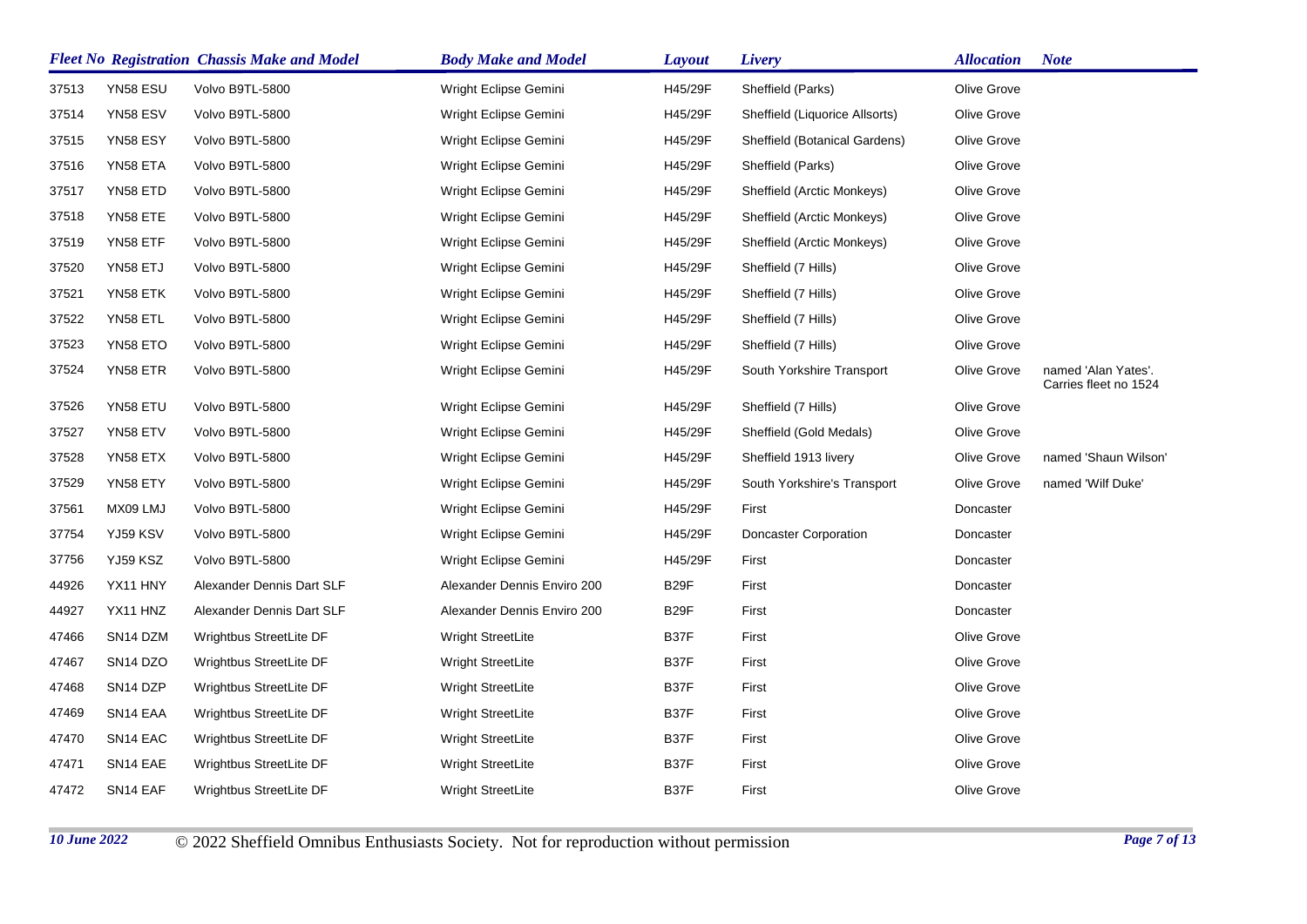|       |                      | <b>Fleet No Registration Chassis Make and Model</b> | <b>Body Make and Model</b> | <b>Layout</b> | Livery                 | <b>Allocation</b> | <b>Note</b>           |
|-------|----------------------|-----------------------------------------------------|----------------------------|---------------|------------------------|-------------------|-----------------------|
| 47473 | SN <sub>14</sub> EAG | Wrightbus StreetLite DF                             | <b>Wright StreetLite</b>   | B37F          | First                  | Olive Grove       |                       |
| 47482 | SN64 CNO             | Wrightbus StreetLite DF                             | <b>Wright StreetLite</b>   | B37F          | First                  | Doncaster         |                       |
| 47483 | SN64 CNU             | Wrightbus StreetLite DF                             | Wright StreetLite          | B37F          | First                  | Doncaster         |                       |
| 47484 | SN64 CNV             | Wrightbus StreetLite DF                             | Wright StreetLite          | B37F          | First                  | Doncaster         |                       |
| 47485 | SN64 CNX             | Wrightbus StreetLite DF                             | Wright StreetLite          | B37F          | First                  | Doncaster         |                       |
| 47486 | SN64 CNY             | Wrightbus StreetLite DF                             | Wright StreetLite          | B37F          | First                  | Doncaster         |                       |
| 47487 | SN64 CNZ             | Wrightbus StreetLite DF                             | Wright StreetLite          | B37F          | First                  | Doncaster         |                       |
| 47488 | SN64 COA             | Wrightbus StreetLite DF                             | Wright StreetLite          | B37F          | First                  | Doncaster         |                       |
| 47489 | SN64 COH             | Wrightbus StreetLite DF                             | Wright StreetLite          | B37F          | First                  | Doncaster         |                       |
| 47490 | SN64 COJ             | Wrightbus StreetLite DF                             | Wright StreetLite          | B37F          | First                  | Doncaster         |                       |
| 63001 | SM <sub>13</sub> NDJ | Wrightbus StreetLite DF                             | Wright StreetLite Max      | B41F          | First                  | Olive Grove       |                       |
| 63002 | SM13 NDK             | Wrightbus StreetLite DF                             | Wright StreetLite Max      | B41F          | First                  | Olive Grove       | named 'Derek Russell' |
| 63003 | SM <sub>13</sub> NDL | Wrightbus StreetLite DF                             | Wright StreetLite Max      | <b>B41F</b>   | First                  | Olive Grove       |                       |
| 63004 | SM13 NDN             | Wrightbus StreetLite DF                             | Wright StreetLite Max      | B41F          | First                  | Olive Grove       |                       |
| 63005 | SM13 NDO             | Wrightbus StreetLite DF                             | Wright StreetLite Max      | B41F          | <b>First Sheffield</b> | Olive Grove       |                       |
| 63006 | SM13 NDU             | Wrightbus StreetLite DF                             | Wright StreetLite Max      | B41F          | First                  | Olive Grove       |                       |
| 63007 | SM13 NDV             | Wrightbus StreetLite DF                             | Wright StreetLite Max      | B41F          | <b>First Sheffield</b> | Olive Grove       |                       |
| 63008 | SM13 NDX             | Wrightbus StreetLite DF                             | Wright StreetLite Max      | B41F          | <b>First Sheffield</b> | Olive Grove       |                       |
| 63009 | SM13 NDY             | Wrightbus StreetLite DF                             | Wright StreetLite Max      | B41F          | <b>First Sheffield</b> | Olive Grove       |                       |
| 63010 | SM <sub>13</sub> NDZ | Wrightbus StreetLite DF                             | Wright StreetLite Max      | B41F          | First                  | Olive Grove       |                       |
| 63011 | SM13 NEF             | Wrightbus StreetLite DF                             | Wright StreetLite Max      | B41F          | First                  | Olive Grove       |                       |
| 63013 | SM <sub>13</sub> NEN | Wrightbus StreetLite DF                             | Wright StreetLite Max      | B41F          | First                  | Olive Grove       |                       |
| 63014 | SM <sub>13</sub> NEO | Wrightbus StreetLite DF                             | Wright StreetLite Max      | B41F          | First                  | Olive Grove       |                       |
| 63015 | SM <sub>13</sub> NEU | Wrightbus StreetLite DF                             | Wright StreetLite Max      | B41F          | First                  | Olive Grove       |                       |
| 63016 | SM13 NEY             | Wrightbus StreetLite DF                             | Wright StreetLite Max      | B41F          | First                  | Olive Grove       |                       |
| 63017 | SK63 KGO             | Wrightbus StreetLite DF                             | Wright StreetLite Max      | B41F          | First                  | Olive Grove       |                       |
| 63018 | SK63 KGP             | Wrightbus StreetLite DF                             | Wright StreetLite Max      | B41F          | First                  | Olive Grove       |                       |
| 63019 | SK63 KGU             | Wrightbus StreetLite DF                             | Wright StreetLite Max      | B41F          | First                  | Olive Grove       |                       |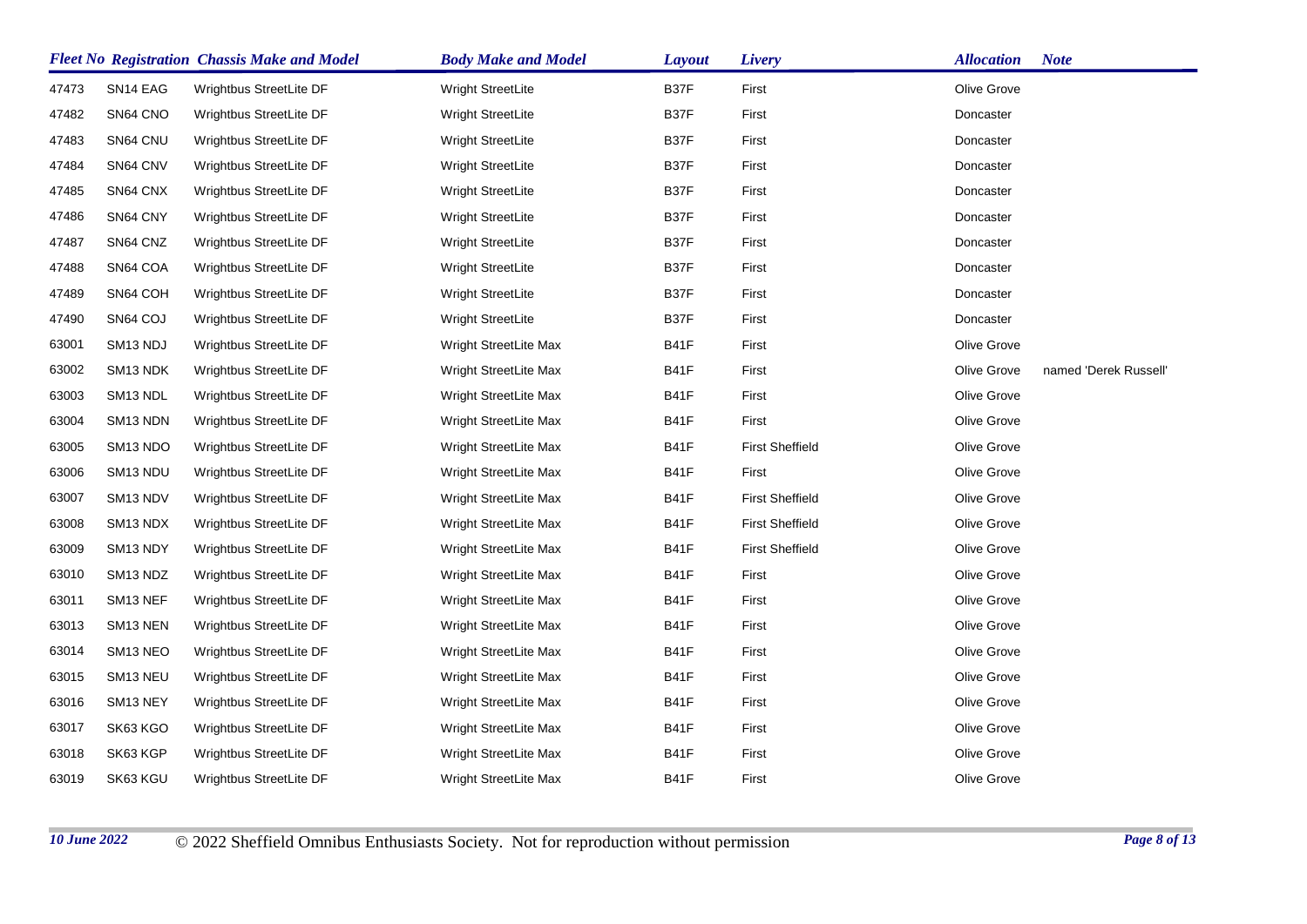|       |                                  | <b>Fleet No Registration Chassis Make and Model</b> | <b>Body Make and Model</b> | <b>Layout</b> | Livery                       | <b>Allocation</b> | <b>Note</b>        |
|-------|----------------------------------|-----------------------------------------------------|----------------------------|---------------|------------------------------|-------------------|--------------------|
| 63020 | SK63 KGV                         | Wrightbus StreetLite DF                             | Wright StreetLite Max      | B41F          | <b>First Sheffield</b>       | Olive Grove       |                    |
| 63021 | SK63 KGX                         | Wrightbus StreetLite DF                             | Wright StreetLite Max      | <b>B41F</b>   | First                        | Olive Grove       |                    |
| 63022 | SK63 KGY                         | Wrightbus StreetLite DF                             | Wright StreetLite Max      | <b>B41F</b>   | First                        | Olive Grove       |                    |
| 63023 | SK63 KGZ                         | Wrightbus StreetLite DF                             | Wright StreetLite Max      | <b>B41F</b>   | First                        | Olive Grove       |                    |
| 63024 | SK63 KHA                         | Wrightbus StreetLite DF                             | Wright StreetLite Max      | <b>B41F</b>   | First                        | Olive Grove       |                    |
| 63025 | SK63 KHB                         | Wrightbus StreetLite DF                             | Wright StreetLite Max      | <b>B41F</b>   | <b>First Sheffield</b>       | Olive Grove       |                    |
| 63026 | SK63 KHC                         | Wrightbus StreetLite DF                             | Wright StreetLite Max      | B41F          | Sheffield / Platinum Jubilee | Olive Grove       |                    |
| 63027 | SK63 KHD                         | Wrightbus StreetLite DF                             | Wright StreetLite Max      | B41F          | <b>First Sheffield</b>       | Olive Grove       | named 'Phil White' |
| 63028 | SK63 KHE                         | Wrightbus StreetLite DF                             | Wright StreetLite Max      | <b>B41F</b>   | First                        | Olive Grove       |                    |
| 63029 | SK63 KHF                         | Wrightbus StreetLite DF                             | Wright StreetLite Max      | B41F          | First                        | Olive Grove       |                    |
| 63030 | SK63 KHG                         | Wrightbus StreetLite DF                             | Wright StreetLite Max      | B41F          | First                        | Olive Grove       |                    |
| 63031 | SK63 KHH                         | Wrightbus StreetLite DF                             | Wright StreetLite Max      | B41F          | First                        | Olive Grove       |                    |
| 63032 | SK63 KHJ                         | Wrightbus StreetLite DF                             | Wright StreetLite Max      | B41F          | First                        | Olive Grove       |                    |
| 63033 | SK63 KHL                         | Wrightbus StreetLite DF                             | Wright StreetLite Max      | B41F          | First                        | Olive Grove       |                    |
| 63035 | SK63 KHO                         | Wrightbus StreetLite DF                             | Wright StreetLite Max      | B41F          | First                        | Olive Grove       |                    |
| 63036 | SK63 KHP                         | Wrightbus StreetLite DF                             | Wright StreetLite Max      | B41F          | First                        | Olive Grove       |                    |
| 63037 | SK63 KHR                         | Wrightbus StreetLite DF                             | Wright StreetLite Max      | B41F          | First                        | Olive Grove       |                    |
| 63038 | LK62 HJD                         | Wrightbus StreetLite DF                             | Wright StreetLite Max      | <b>B41F</b>   | First                        | Olive Grove       |                    |
| 63039 | LK62 FUJ                         | Wrightbus StreetLite DF                             | Wright StreetLite Max      | B41F          | First                        | Olive Grove       |                    |
| 63040 | LK62 HKG                         | Wrightbus StreetLite DF                             | Wright StreetLite Max      | B41F          | First                        | Olive Grove       |                    |
| 63041 | LK62 HJX                         | Wrightbus StreetLite DF                             | Wright StreetLite Max      | B41F          | First                        | Olive Grove       |                    |
| 63119 | SN14 DVM                         | Wrightbus StreetLite DF                             | Wright StreetLite Max      | B41F          | <b>First Sheffield</b>       | Olive Grove       |                    |
| 63120 | SN14 DVO                         | Wrightbus StreetLite DF                             | Wright StreetLite Max      | B41F          | <b>First Sheffield</b>       | Olive Grove       |                    |
| 63121 | SN <sub>14</sub> DVP             | Wrightbus StreetLite DF                             | Wright StreetLite Max      | B41F          | <b>First Sheffield</b>       | Olive Grove       |                    |
| 63122 | SN <sub>14</sub> D <sub>VR</sub> | Wrightbus StreetLite DF                             | Wright StreetLite Max      | B41F          | <b>First Sheffield</b>       | Olive Grove       |                    |
| 63123 | SN <sub>14</sub> DVT             | Wrightbus StreetLite DF                             | Wright StreetLite Max      | <b>B41F</b>   | <b>First Sheffield</b>       | Olive Grove       |                    |
| 63124 | SN <sub>14</sub> DVU             | Wrightbus StreetLite DF                             | Wright StreetLite Max      | B41F          | First                        | Doncaster         |                    |
| 63125 | SN14 DVV                         | Wrightbus StreetLite DF                             | Wright StreetLite Max      | B41F          | First                        | Doncaster         |                    |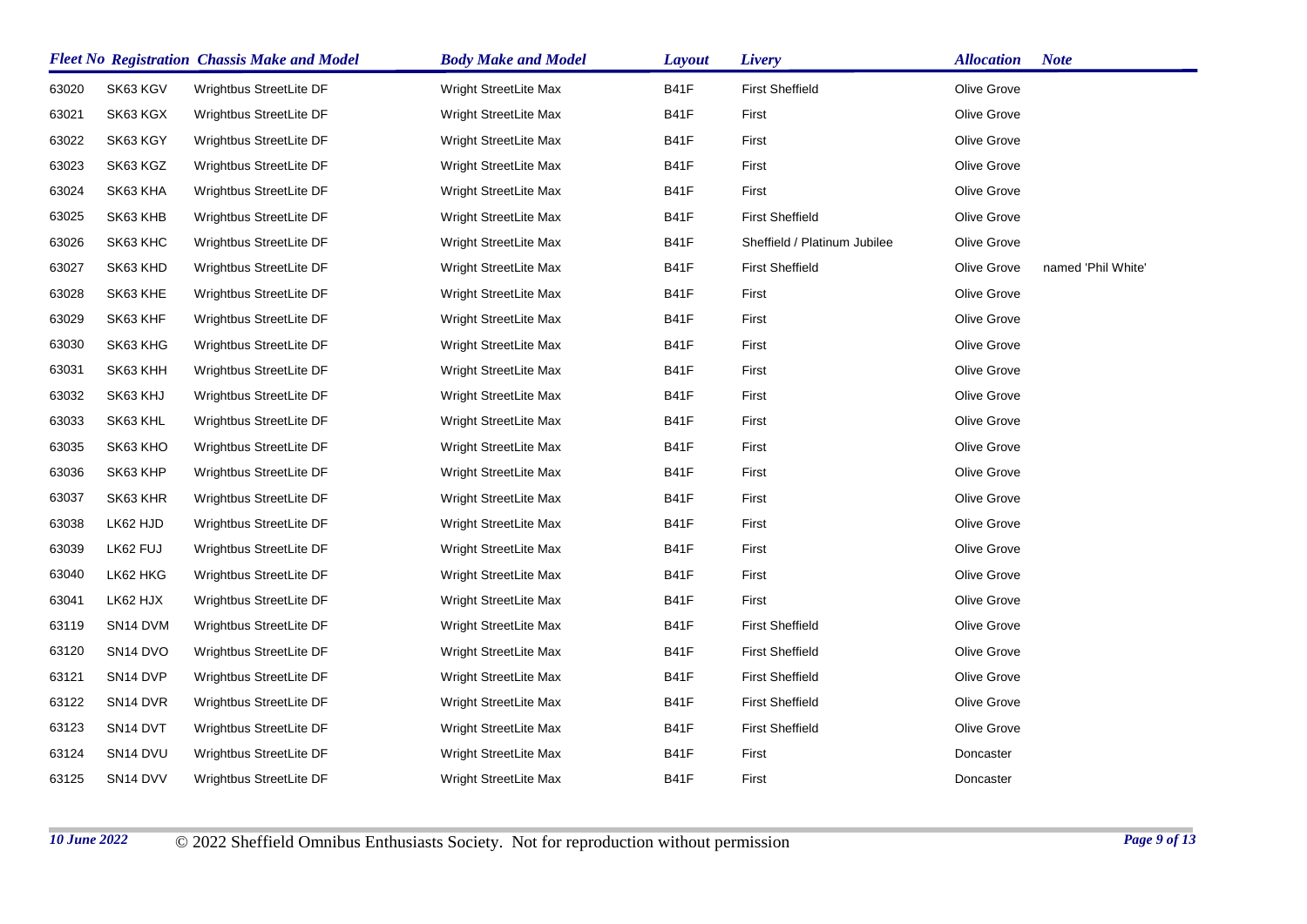|       |                                  | <b>Fleet No Registration Chassis Make and Model</b> | <b>Body Make and Model</b> | <b>Layout</b> | Livery                      | <b>Allocation</b><br><b>Note</b> |
|-------|----------------------------------|-----------------------------------------------------|----------------------------|---------------|-----------------------------|----------------------------------|
| 63126 | SN <sub>14</sub> DVW             | Wrightbus StreetLite DF                             | Wright StreetLite Max      | B41F          | First                       | Doncaster                        |
| 63127 | SN <sub>14</sub> DVX             | Wrightbus StreetLite DF                             | Wright StreetLite Max      | B41F          | First                       | Doncaster                        |
| 63128 | SN <sub>14</sub> DVY             | Wrightbus StreetLite DF                             | Wright StreetLite Max      | <b>B41F</b>   | First                       | Doncaster                        |
| 63129 | SN <sub>14</sub> D <sub>VZ</sub> | Wrightbus StreetLite DF Micro Hybrid                | Wright StreetLite Max      | <b>B41F</b>   | Doncaster's Red Buses       | Doncaster                        |
| 63130 | SN <sub>14</sub> DWC             | Wrightbus StreetLite DF Micro Hybrid                | Wright StreetLite Max      | B41F          | First                       | Doncaster                        |
| 63131 | SN <sub>14</sub> DWD             | Wrightbus StreetLite DF Micro Hybrid                | Wright StreetLite Max      | B41F          | First                       | Doncaster                        |
| 63132 | SN14 DWE                         | Wrightbus StreetLite DF Micro Hybrid                | Wright StreetLite Max      | B41F          | First                       | Doncaster                        |
| 63133 | SN <sub>14</sub> DWF             | Wrightbus StreetLite DF Micro Hybrid                | Wright StreetLite Max      | <b>B41F</b>   | First                       | Doncaster                        |
| 63134 | SN14 DWG                         | Wrightbus StreetLite DF Micro Hybrid                | Wright StreetLite Max      | B41F          | First                       | Doncaster                        |
| 63135 | SN14 DWJ                         | Wrightbus StreetLite DF Micro Hybrid                | Wright StreetLite Max      | B41F          | Doncaster/ Platinum Jubilee | Doncaster                        |
| 63136 | SN <sub>14</sub> DWK             | Wrightbus StreetLite DF Micro Hybrid                | Wright StreetLite Max      | B41F          | First                       | Doncaster                        |
| 63137 | SN <sub>14</sub> DWL             | Wrightbus StreetLite DF Micro Hybrid                | Wright StreetLite Max      | B41F          | First                       | Doncaster                        |
| 63138 | SN14 DWM                         | Wrightbus StreetLite DF Micro Hybrid                | Wright StreetLite Max      | B41F          | First                       | Doncaster                        |
| 63139 | SN <sub>14</sub> DWO             | Wrightbus StreetLite DF Micro Hybrid                | Wright StreetLite Max      | B41F          | First                       | Doncaster                        |
| 63140 | SN <sub>14</sub> DWP             | Wrightbus StreetLite DF Micro Hybrid                | Wright StreetLite Max      | B41F          | First                       | Doncaster                        |
| 63141 | SN <sub>14</sub> DWU             | Wrightbus StreetLite DF Micro Hybrid                | Wright StreetLite Max      | <b>B41F</b>   | First                       | Doncaster                        |
| 63142 | SN14 DWV                         | Wrightbus StreetLite DF Micro Hybrid                | Wright StreetLite Max      | B41F          | First                       | Doncaster                        |
| 63143 | SN <sub>14</sub> DWW             | Wrightbus StreetLite DF Micro Hybrid                | Wright StreetLite Max      | <b>B41F</b>   | First                       | Doncaster                        |
| 63144 | SN <sub>14</sub> DWX             | Wrightbus StreetLite DF Micro Hybrid                | Wright StreetLite Max      | <b>B41F</b>   | First                       | Doncaster                        |
| 63145 | SN <sub>14</sub> DWY             | Wrightbus StreetLite DF Micro Hybrid                | Wright StreetLite Max      | <b>B41F</b>   | First                       | Doncaster                        |
| 63369 | SL16 RAU                         | Wrightbus StreetLite DF                             | Wright StreetLite Max      | <b>B41F</b>   | <b>First Sheffield</b>      | Olive Grove                      |
| 63371 | SL <sub>16</sub> RBF             | Wrightbus StreetLite DF                             | Wright StreetLite Max      | B41F          | <b>First Sheffield</b>      | Olive Grove                      |
| 63376 | SL16 RBY                         | Wrightbus StreetLite DF                             | Wright StreetLite Max      | <b>B41F</b>   | First                       | Olive Grove                      |
| 63377 | SL16 RBZ                         | Wrightbus StreetLite DF                             | Wright StreetLite Max      | B41F          | First                       | Olive Grove                      |
| 63378 | SL <sub>16</sub> RCF             | Wrightbus StreetLite DF                             | Wright StreetLite Max      | <b>B41F</b>   | First                       | Olive Grove                      |
| 63379 | SL <sub>16</sub> RCO             | Wrightbus StreetLite DF                             | Wright StreetLite Max      | <b>B41F</b>   | First                       | Olive Grove                      |
| 63380 | SL <sub>16</sub> RCU             | Wrightbus StreetLite DF                             | Wright StreetLite Max      | <b>B41F</b>   | <b>First Sheffield</b>      | Olive Grove                      |
| 63382 | SL16 RCX                         | Wrightbus StreetLite DF                             | Wright StreetLite Max      | <b>B41F</b>   | First                       | Olive Grove                      |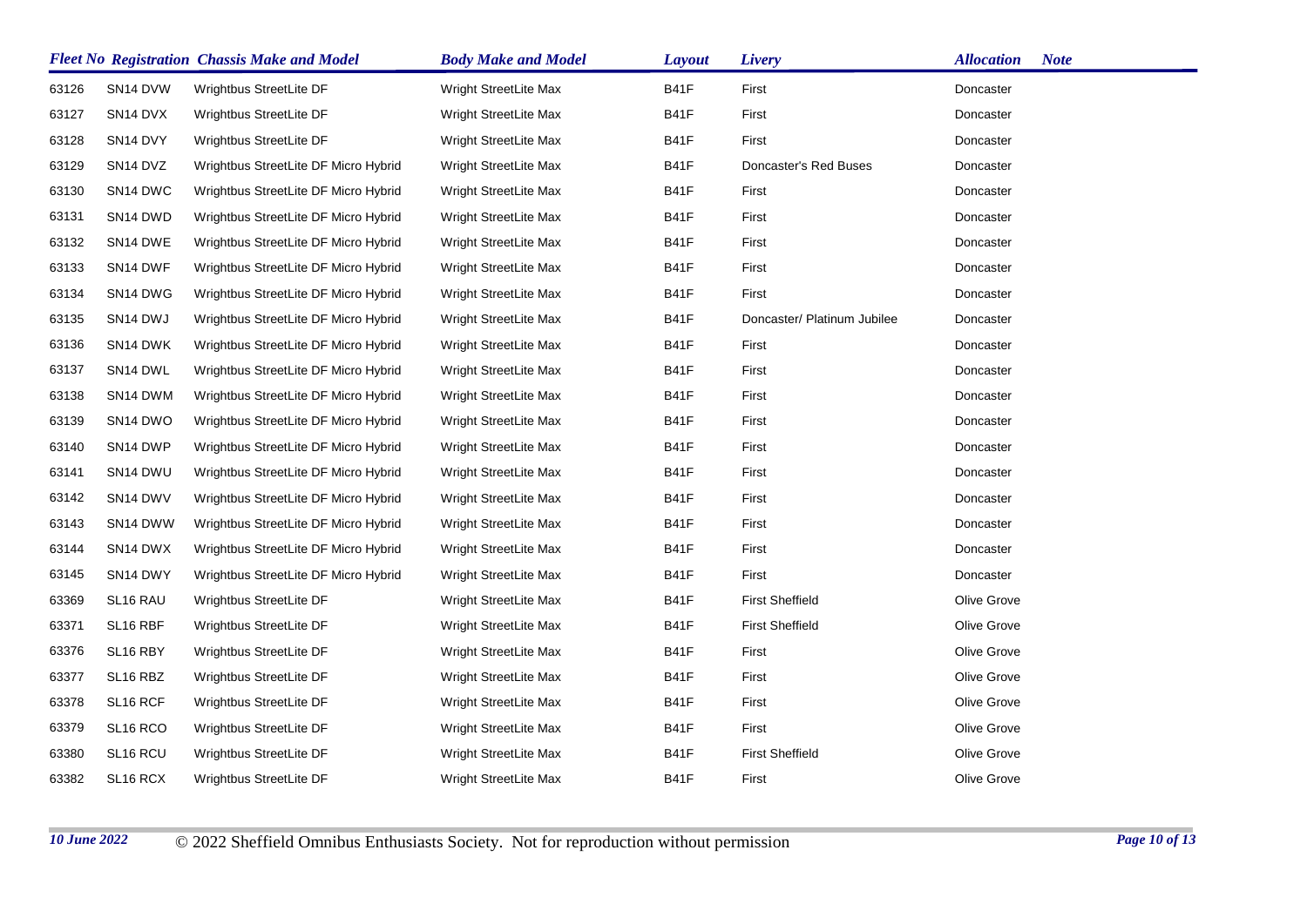|       |                                   | <b>Fleet No Registration Chassis Make and Model</b> | <b>Body Make and Model</b> | <b>Layout</b> | Livery                         | <b>Allocation</b> | <b>Note</b>              |
|-------|-----------------------------------|-----------------------------------------------------|----------------------------|---------------|--------------------------------|-------------------|--------------------------|
| 63384 | SL16 RCZ                          | Wrightbus StreetLite DF                             | Wright StreetLite Max      | B41F          | First                          | Olive Grove       |                          |
| 63385 | SL <sub>16</sub> RDO              | Wrightbus StreetLite DF                             | Wright StreetLite Max      | B41F          | First                          | Olive Grove       |                          |
| 63386 | SL16 RDU                          | Wrightbus StreetLite DF                             | Wright StreetLite Max      | <b>B41F</b>   | First                          | Olive Grove       |                          |
| 63387 | SL16 RDV                          | Wrightbus StreetLite DF                             | Wright StreetLite Max      | <b>B41F</b>   | First                          | Olive Grove       |                          |
| 63388 | SL <sub>16</sub> RDX              | Wrightbus StreetLite DF                             | Wright StreetLite Max      | <b>B41F</b>   | First                          | Olive Grove       | named 'Matthew Kitching' |
| 63901 | SN <sub>18</sub> X <sub>X</sub> G | Wrightbus StreetLite DF                             | Wright StreetLite Max      | B41F          | First (Buses for Sheffield)    | Olive Grove       |                          |
| 63902 | SN <sub>18</sub> X <sub>XH</sub>  | Wrightbus StreetLite DF                             | Wright StreetLite Max      | <b>B41F</b>   | First (Buses for Sheffield)    | Olive Grove       |                          |
| 63903 | SN <sub>18</sub> X <sub>X</sub> J | Wrightbus StreetLite DF                             | Wright StreetLite Max      | B41F          | First (Buses for Sheffield)    | Olive Grove       |                          |
| 63904 | SN <sub>18</sub> X <sub>X</sub> K | Wrightbus StreetLite DF                             | Wright StreetLite Max      | B41F          | First (Buses for Sheffield)    | Olive Grove       | named 'Robert Glave'     |
| 63905 | SN <sub>18</sub> X <sub>XL</sub>  | Wrightbus StreetLite DF                             | Wright StreetLite Max      | B41F          | First (Buses for Sheffield)    | Olive Grove       |                          |
| 63906 | SN18 XXM                          | Wrightbus StreetLite DF                             | Wright StreetLite Max      | <b>B41F</b>   | First (Buses for Sheffield)    | Olive Grove       |                          |
| 63907 | SN <sub>18</sub> X <sub>XO</sub>  | Wrightbus StreetLite DF                             | Wright StreetLite Max      | B41F          | First (Buses for Sheffield)    | Olive Grove       |                          |
| 63908 | SN <sub>18</sub> X <sub>XP</sub>  | Wrightbus StreetLite DF                             | Wright StreetLite Max      | B41F          | First (Buses for Sheffield)    | Olive Grove       |                          |
| 63909 | SN <sub>18</sub> X <sub>XR</sub>  | Wrightbus StreetLite DF                             | Wright StreetLite Max      | B41F          | First (Buses for Sheffield)    | Olive Grove       |                          |
| 63910 | SN <sub>18</sub> X <sub>X</sub> S | Wrightbus StreetLite DF                             | Wright StreetLite Max      | <b>B41F</b>   | First (Buses for Sheffield)    | Olive Grove       |                          |
| 63911 | SN <sub>18</sub> X <sub>X</sub> T | Wrightbus StreetLite DF                             | Wright StreetLite Max      | B41F          | First (Buses for Sheffield)    | Olive Grove       |                          |
| 63912 | SN <sub>18</sub> X <sub>XU</sub>  | Wrightbus StreetLite DF                             | Wright StreetLite Max      | B41F          | First (Buses for Sheffield)    | Olive Grove       |                          |
| 63913 | SN <sub>18</sub> X <sub>XV</sub>  | Wrightbus StreetLite DF                             | Wright StreetLite Max      | <b>B41F</b>   | First (Buses for Sheffield)    | Olive Grove       |                          |
| 66820 | MX05 CEJ                          | Volvo B7RLE                                         | Wright Eclipse Urban       | B43F          | Doncaster's Clever Buses       | Doncaster         |                          |
| 66842 | MX05 CGG                          | Volvo B7RLE                                         | Wright Eclipse Urban       | B43F          | Doncaster's Clever Buses       | Doncaster         |                          |
| 66881 | MX05 CKP                          | Volvo B7RLE                                         | Wright Eclipse Urban       | B43F          | Driver Training (yellow/green) | Doncaster         | <b>DTV</b>               |
| 66883 | MX55 HHP                          | Volvo B7RLE                                         | Wright Eclipse Urban       | B43F          | Driver Training (yellow/green) | Doncaster         | <b>DTV</b>               |
| 66884 | MX55 HHO                          | Volvo B7RLE                                         | Wright Eclipse Urban       | B43F          | Driver Training (yellow/green) | Doncaster         | <b>DTV</b>               |
| 66886 | MX55 LHL                          | Volvo B7RLE                                         | Wright Eclipse Urban       | B43F          | Driver Training (yellow/green) | Olive Grove       | <b>DTV</b>               |
| 66962 | KX05 MHY                          | Volvo B7RLE                                         | Wright Eclipse Urban       | B43F          | Doncaster's Clever Buses       | Doncaster         |                          |
| 66963 | KX05 MHZ                          | Volvo B7RLE                                         | Wright Eclipse Urban       | B43F          | Doncaster's Clever Buses       | Doncaster         |                          |
| 66964 | KX05 MJE                          | Volvo B7RLE                                         | Wright Eclipse Urban       | B43F          | Doncaster's Clever Buses       | Doncaster         |                          |
| 66966 | KX05 MJJ                          | Volvo B7RLE                                         | Wright Eclipse Urban       | B43F          | Doncaster's Clever Buses       | Doncaster         |                          |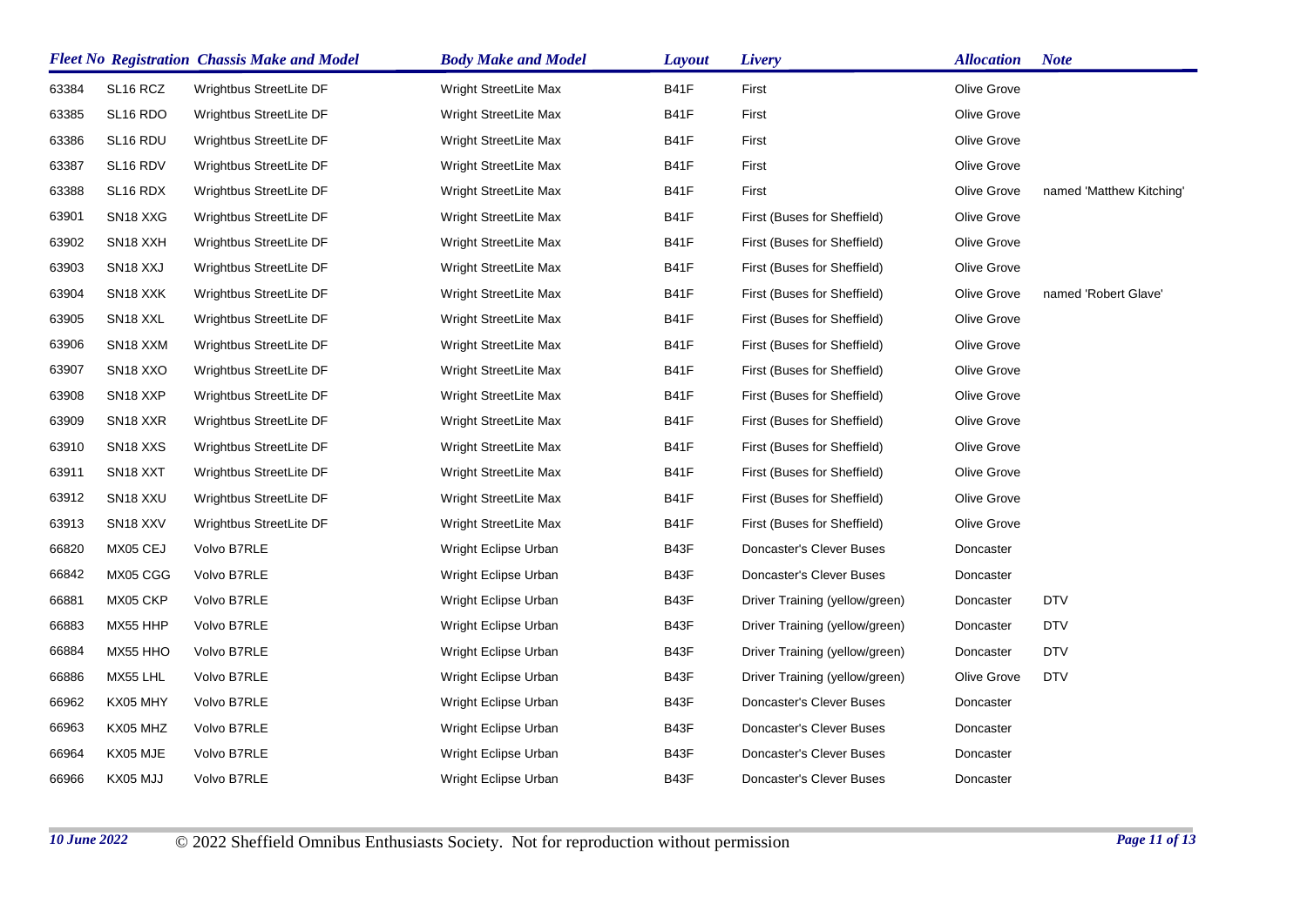|       | <b>Fleet No Registration Chassis Make and Model</b> |                       | <b>Body Make and Model</b>      | <b>Layout</b> | Livery                   | <b>Note</b><br><b>Allocation</b> |
|-------|-----------------------------------------------------|-----------------------|---------------------------------|---------------|--------------------------|----------------------------------|
| 66967 | KX05 MJK                                            | Volvo B7RLE           | Wright Eclipse Urban            | B43F          | Doncaster's Clever Buses | Doncaster                        |
| 66968 | KX05 MJO                                            | Volvo B7RLE           | Wright Eclipse Urban            | B43F          | Doncaster's Clever Buses | Doncaster                        |
| 66969 | KX05 MJU                                            | Volvo B7RLE           | Wright Eclipse Urban            | B43F          | Doncaster's Clever Buses | Doncaster                        |
| 67145 | YY16 YLS                                            | Alexander Dennis E20D | Alexander Dennis Enviro 200 MMC | B45F          | First                    | Olive Grove                      |
| 67146 | YY16 YLT                                            | Alexander Dennis E20D | Alexander Dennis Enviro 200 MMC | B45F          | First                    | Olive Grove                      |
| 67148 | YY16 YLV                                            | Alexander Dennis E20D | Alexander Dennis Enviro 200 MMC | B45F          | First                    | Olive Grove                      |
| 67149 | YY16 YLW                                            | Alexander Dennis E20D | Alexander Dennis Enviro 200 MMC | B45F          | First                    | Olive Grove                      |
| 67150 | YY16 YLX                                            | Alexander Dennis E20D | Alexander Dennis Enviro 200 MMC | B45F          | First                    | Olive Grove                      |
| 69025 | SF55 UAT                                            | Volvo B7RLE           | Wright Eclipse Urban            | B43F          | First                    | Doncaster                        |
| 69028 | SF55 UAW                                            | Volvo B7RLE           | Wright Eclipse Urban            | B43F          | First                    | Doncaster                        |
| 69047 | SF55 UBH                                            | Volvo B7RLE           | Wright Eclipse Urban            | B43F          | First                    | Doncaster                        |
| 69048 | SF55 UBJ                                            | Volvo B7RLE           | Wright Eclipse Urban            | B43F          | First                    | Doncaster                        |
| 69049 | SF55 UBK                                            | Volvo B7RLE           | Wright Eclipse Urban            | B43F          | First                    | Doncaster                        |
| 69050 | SF55 UBL                                            | Volvo B7RLE           | Wright Eclipse Urban            | B43F          | First                    | Doncaster                        |
| 69052 | SF55 UBN                                            | Volvo B7RLE           | Wright Eclipse Urban            | B43F          | First                    | Doncaster                        |
| 69054 | SF55 UBP                                            | Volvo B7RLE           | Wright Eclipse Urban            | B43F          | First                    | Doncaster                        |
| 69056 | SF55 UBS                                            | Volvo B7RLE           | Wright Eclipse Urban            | B43F          | First                    | Doncaster                        |
| 69213 | MX06 YXS                                            | Volvo B7RLE           | Wright Eclipse Urban            | B43F          | First                    | Doncaster                        |
| 69214 | MX06 YXT                                            | Volvo B7RLE           | Wright Eclipse Urban            | B43F          | First                    | Doncaster                        |
| 69215 | MX56 AED                                            | Volvo B7RLE           | Wright Eclipse Urban            | B43F          | First                    | Doncaster                        |
| 69216 | MX56 AEE                                            | Volvo B7RLE           | Wright Eclipse Urban            | B43F          | First                    | Doncaster                        |
| 69217 | MX56 AEF                                            | Volvo B7RLE           | Wright Eclipse Urban            | B43F          | First                    | Doncaster                        |
| 69218 | MX56 AEG                                            | Volvo B7RLE           | Wright Eclipse Urban            | B43F          | First                    | Doncaster                        |
| 69222 | MX56 AEM                                            | Volvo B7RLE           | Wright Eclipse Urban            | B43F          | First                    | Doncaster                        |
| 69223 | MX56 AEN                                            | Volvo B7RLE           | Wright Eclipse Urban            | B43F          | First                    | Doncaster                        |
| 69226 | MX56 AET                                            | Volvo B7RLE           | Wright Eclipse Urban            | B43F          | First                    | Doncaster                        |
| 69227 | MX56 AEU                                            | Volvo B7RLE           | Wright Eclipse Urban            | B43F          | First                    | Doncaster                        |
| 69228 | MX56 AEV                                            | Volvo B7RLE           | Wright Eclipse Urban            | B43F          | First                    | Doncaster                        |